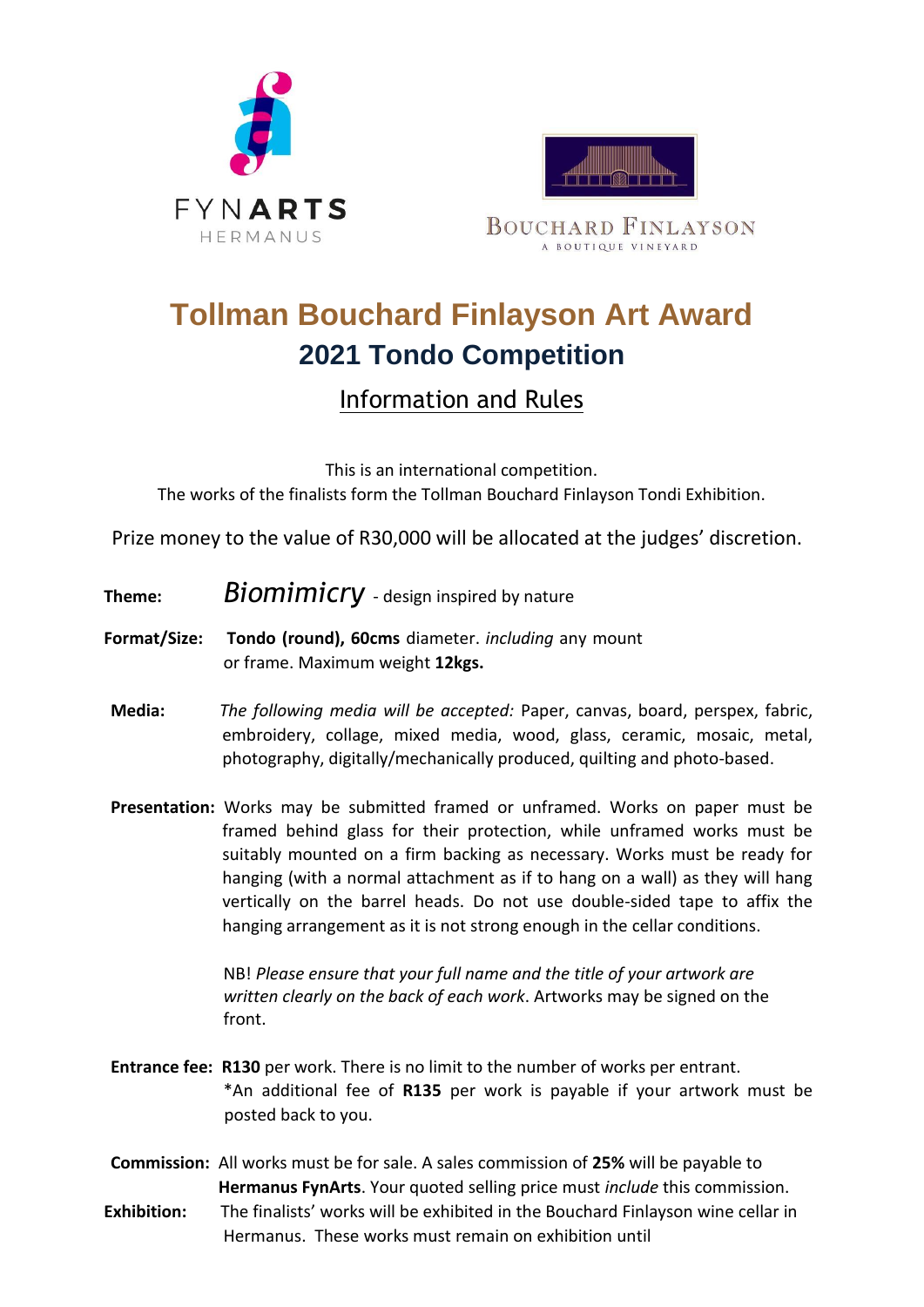## **30 September 2021**.

**Postal entries:** Must be received by **Friday 28 May 2021**.

**SA Post Office: Hermanus FynArts 2021 Art Competition, PO Box 1422, Milnerton 7435,** 

**Cape.** 

**PostNet To: Lorna Jakins, cell: 082 443 9956 to PostNet Milnerton Mall, Cape Town** 

\*A completed Entry Form must accompany all postal and courier entries which must be insured by the entrant. Delivery is at your own risk.

The fee for postal returns of unselected or unsold works is **R135** per work sent via **PostNet**. Returned works sent by courier will be an additional cost determined by size and weight at time of posting. If your artwork is sold and you paid a return postal fee, this will be refunded to you when payment is made.

**By Courier:** Must be received by **Friday 28 May 2021**. Deliveries during office hours only.

**To: Hermanus Tourism Office, Old Station Building, Cnr Mitchell & Lord Roberts Str., Hermanus, Western Cape, Tel: 060 957 5371** 

## **Payments: - - - - - - - - - - - NOTE BANKING DETAILS - - - - - - - - -**

Entry Fees and Return Postage to be paid to: **FYNARTS GALLERY, NEDBANK HERMANUS, Branch code: 198 765, Current/Cheque account, Account No: 1176851179**. **Reference: COMP** plus your **SURNAME** and **INITIALS.**

NB! *No cash deposits.* 

Proof of payment must be emailed to: artcompetition@hermanusfynarts.co.za by **Friday 28 May 2021** 

NB! Cash payments **only** will be accepted when delivering works by hand.

**Drop-off:** The drop-off points to hand deliver your works, with the completed Entry Form, and to pay the entry fees (by cash only) in Cape Town and Hermanus are: *Cape Town***:** Hedge House Guesthouse – Thursday 27 May 2021 - 10:00-15:00 12 Argyle Road, Rondebosch *Cape Town***: Art.b** in Bellville Library – Friday 28 May 2021 - 10:00-15:00 Carel van Aswegen Street, off Voortrekker Road *Hermanus***:** Hermanus Tourism – Mon 24 May - Fri 28 May 2021 - 10:00- 15:00 Old Station Building, cnr Mitchell and Lord Roberts Str.